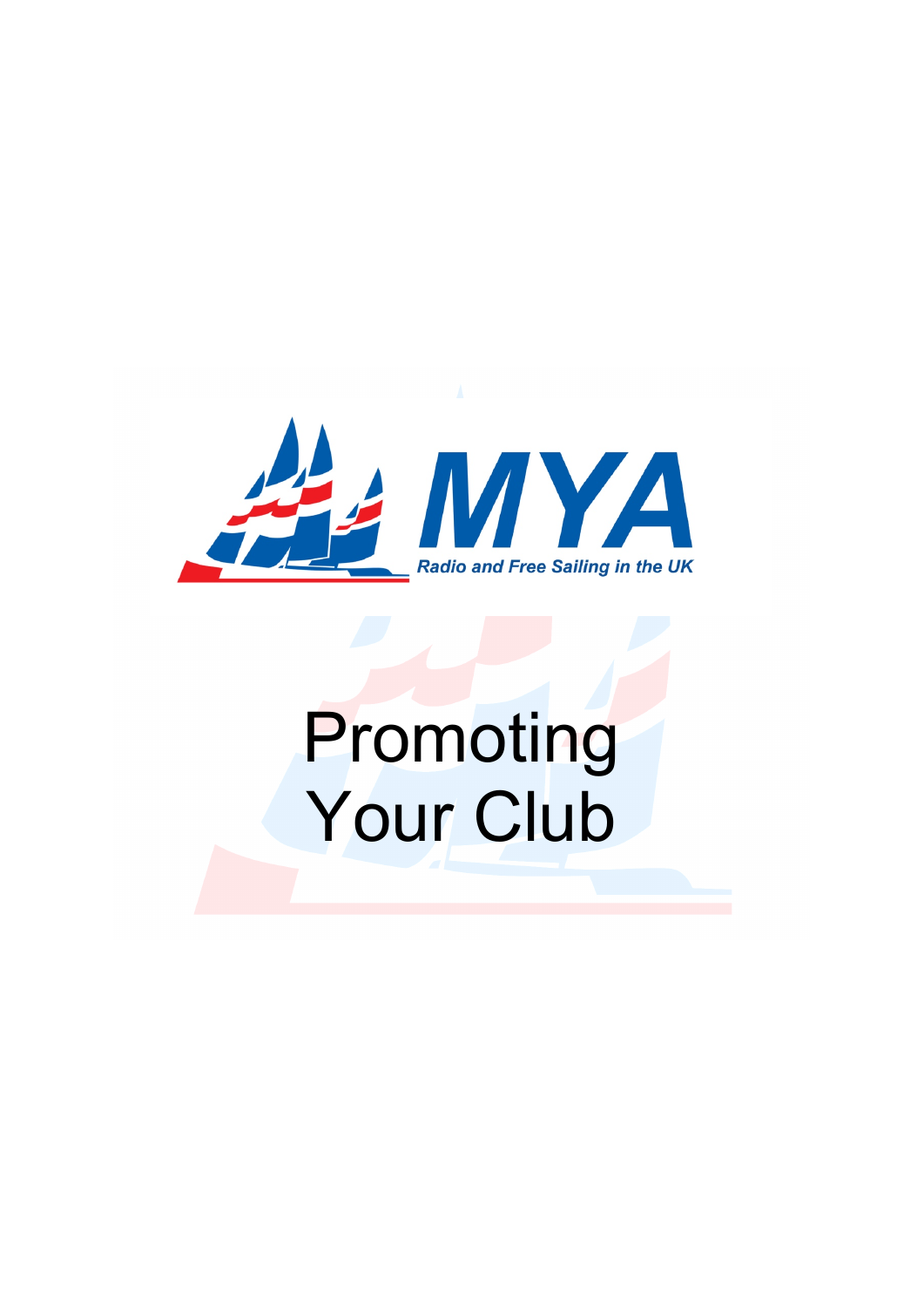# **Promoting a Club**

# **Why Bother?**

People are aware of golf, cricket, football and other sports because they see the premises as they drive around. This is rarely the case with our sport and unless a club promotes itself people may simply not be aware that it exists - and it may find it difficult to recruit new members because promoting a club and recruitment are inextricably linked; the higher the profile, the easier to get new members.

- Clubs should also make an effort to promote themselves because most are "competing" with countless other social and voluntary organisations in their area for media and public attention and, not least, sponsorship.
- The better relations a club has with the local community and the local media, the better chance it has of either limiting adverse publicity, perhaps following an incident on an event, or lobbying e.g. for a lake for an event.
- Promoting a club needn't be expensive effort and ideas are more important than money.

### **Doing the work**

If promotion is to be done properly one club member should be put in specific charge of it  $$ promotion should not just be something tagged on to other club jobs.

It helps if the person has some knowledge of public relations or marketing but this is NOT essential, enthusiasm and common-sense are the most important qualities required. The person doing the promotion job should be a member of, or at least attend, committee meetings so that they are fully aware of what is going on.

# **Style**

The person in charge of promotion should, with the main committee, review the overall 'style' of the club and the image it presents to its members and to the general public. For example:

- 1. Does the club logo need a mild update'?
- 2. Does the club have a clear style for it's website, notepaper, invoices, business cards, in fact for all media & printed material?
- 3. Is the membership card attractive and likely to be an aid to recruitment if seen by nonmembers?
- 4. Use social media to promote a positive image for the club and linked to other local organisations / partners
- 5. where possible, forums should be closed to members or very well moderated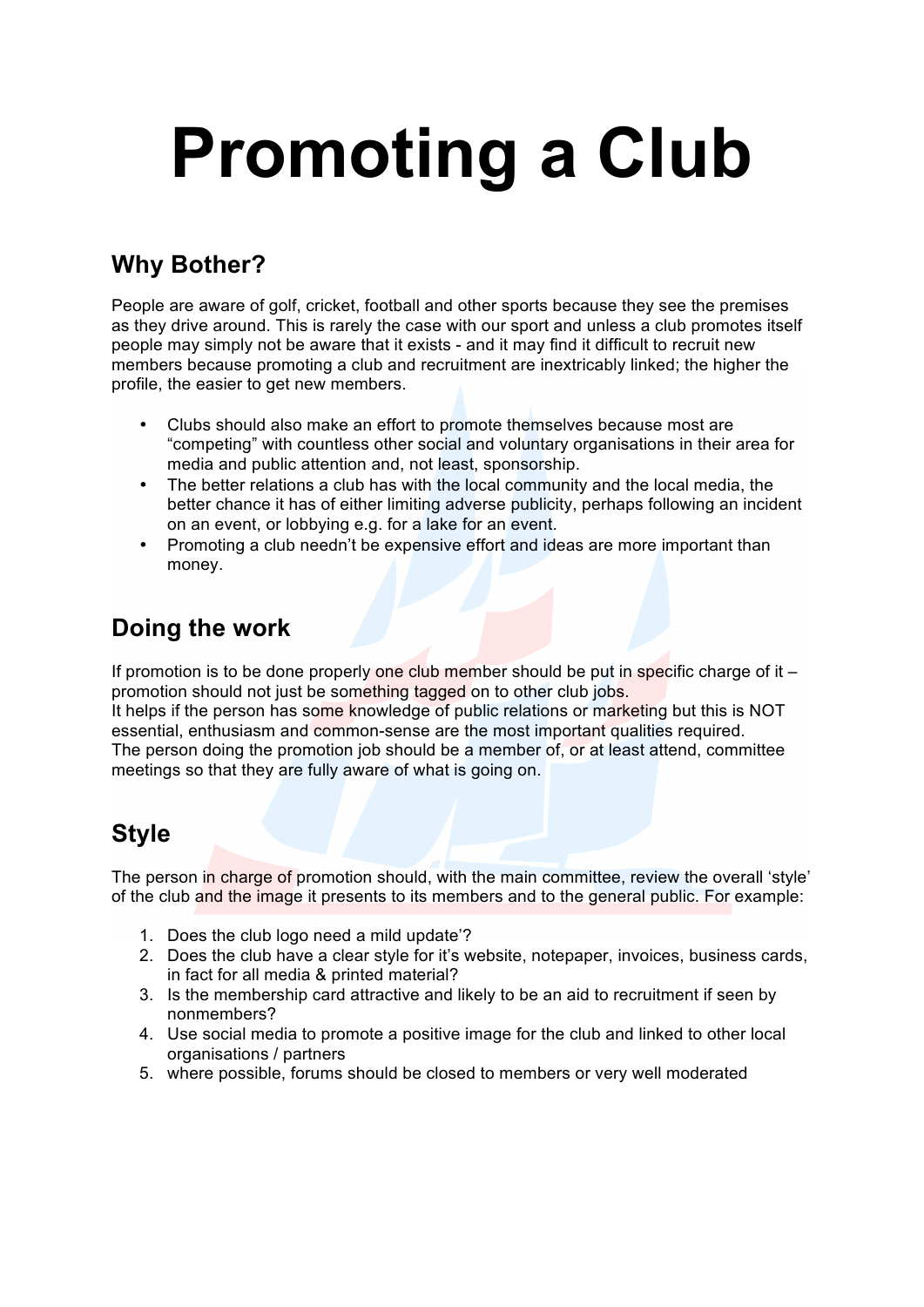# **Recruiting**

A club should have a simple leaflet about itself as an aid to recruitment outlining its activities, where and when it meets and so on; study leaflets in tourist information centres to see what other activities in the area are doing, then at least match their efforts.

Does the club have a web site? If so, is it kept up to date? Consider how off-putting an outof-date poster is on a wall - a tired web site is no different. Persuade someone to act as 'web master' with everything connected with the site routed through them.

- Have you put up posters about the club in local shops, libraries etc.?
- Consider special recruitment 'days' where the club puts itself on show and has experts on hand with their boats to explain various aspects of the sport.
- Consider reduced entry fees for new members in their first year as a recruitment aid.
- Committee members should make an effort to welcome new members at club nights. It helps if key club members wear name badges.
- Some clubs have found it helps to give new members a specific 'contact' someone they can call if they need advice about the club.

# **Community relations**

• A club is, or should be, an integral part of its local community and should be active in this role.

• Is the club listed in the phone book and in any local guides to associations?

• Are club dates put in event diaries kept in most libraries?

• Do club dates appear in 'What's on' features in local newspapers and on local radio stations?

• A club should be represented where possible at town shows, fetes and so on. Is there someone in the club with marketing or exhibition experience who can help with a simple but professional looking display?

• Make sure the club is advertised as widely as possible in the local media – make use of the free publicity available to clubs by writing race reports and submitting them to the sports editor for example?

• Are there any community opportunities for club action which will generate media coverage? The possibilities are endless and if a club doesn't take them, then the media space will be filled by more dynamic local groups.

• If a club is lucky enough to have a club house, can it be offered to charitable groups for use? Is it clean, with up to date display material?

• If you don't have a club house but meet regularly in, say, a local hall, do you have a display board about the club which is kept up to date and acts as an advertisement for the club? Rotaries and Round Tables do this - why not us? Always have recruitment literature available.

• Have you considered reciprocal projects with other, groups in the area?

• Can anyone in the club be persuaded to give talks about the sport and the club to other organisations in the area? Talking to them is a good way of building useful friends and maybe even recruiting new members.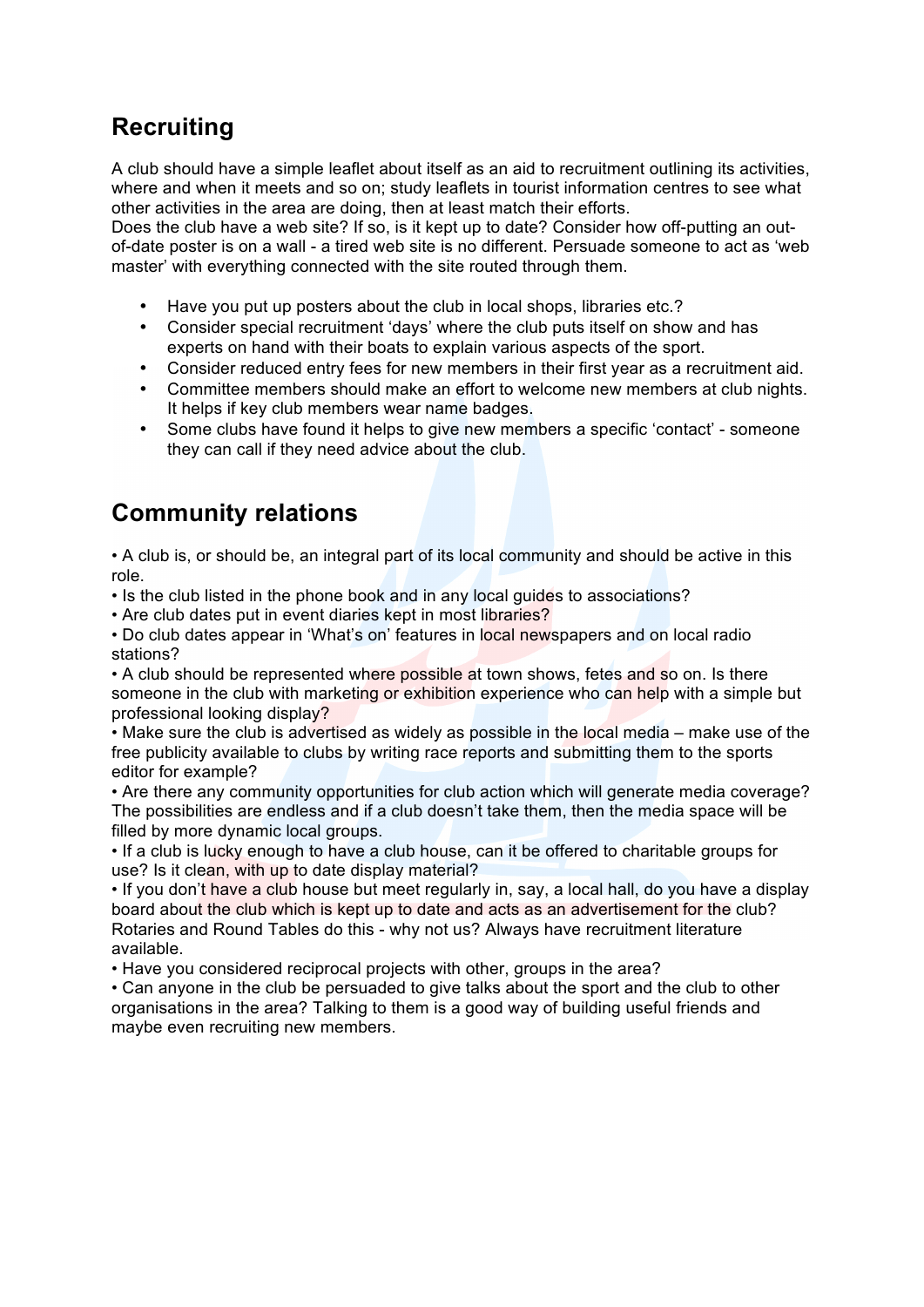#### **The Press**

• Don't be afraid of working with the press. There's no magic about it.

• Find out names of motoring journalists and the names of sports editors at ALL morning, evening and

weekly papers. One phone call to the switchboard operator of each newspaper will generally be enough to obtain all names. Also ask for editorial e-mail addresses.

• Get to know the local press; invite correspondents to your larger events.

• Know their copy deadlines and picture requirements.

#### **Press releases**

• Ideally you should have specially laid out Press Releases, you can set these up as Word templates for example.

• Type press releases in double spacing on one side of the paper only and leave wide margins at each side - all this will give a journalist space to edit a release.

• Keep releases brief and concise and use plain English. Keep sentences and paragraphs short. Avoid jargon - it will simply confuse.

• Spend time reading what is used by newspapers - try to aim to get exactly what you write into the paper without alteration. It is NOT impossible. No press release should really be more than 150 words.

- Put the most important news first if a journalist shortens a release he is likely to do so from the end.
- Stress any local angle.
- Try to answer Who? What? Why? Where? When? in a press release.
- Try to include a quote e.g. "John Smith chairman of the ABC Model Car Club said..."
- Don't over plug a sponsor's name in any press release, otherwise the press may throw it in the bin.
- Don't send a flood of press releases otherwise your contacts will ignore them.
- Give a name and contact numbers at the end for further information. Put the date too.
- Keep at least two copies of every release issued. One for your own file  $\sim$  the other for any sponsors.

List the circulation list on each release filed. Try and make sure you get a cutting of everything. Local libraries are a good source - pages can be photocopied. Identify each cutting with name of publication and date it appeared.

# **Photographs**

• The promotions man should try to get someone in the club to liaise with him to produce a flow of suitable press pictures; these should be as professional as possible with no flowers growing out of people's heads and so on.

• If you get a household name attending an event your at, ring up the local sports editor and discuss the opportunity of arranging a photo-session.

• If photographs are taken of prize winners, have the club badge in the background. If possible the photographer should have checked beforehand exactly where people should stand.

• Send images of a reasonable resolution – 5MP for pictures going into printed media, but down to 1MP for a website, make sure the file is appropriately titled.

• Pictures MUST be sent with a note in the email of what each one refers too – and the names of the people featured in it.

• Make it quite clear that a picture is copyright free - newspapers will be put off if there appears to be any doubt.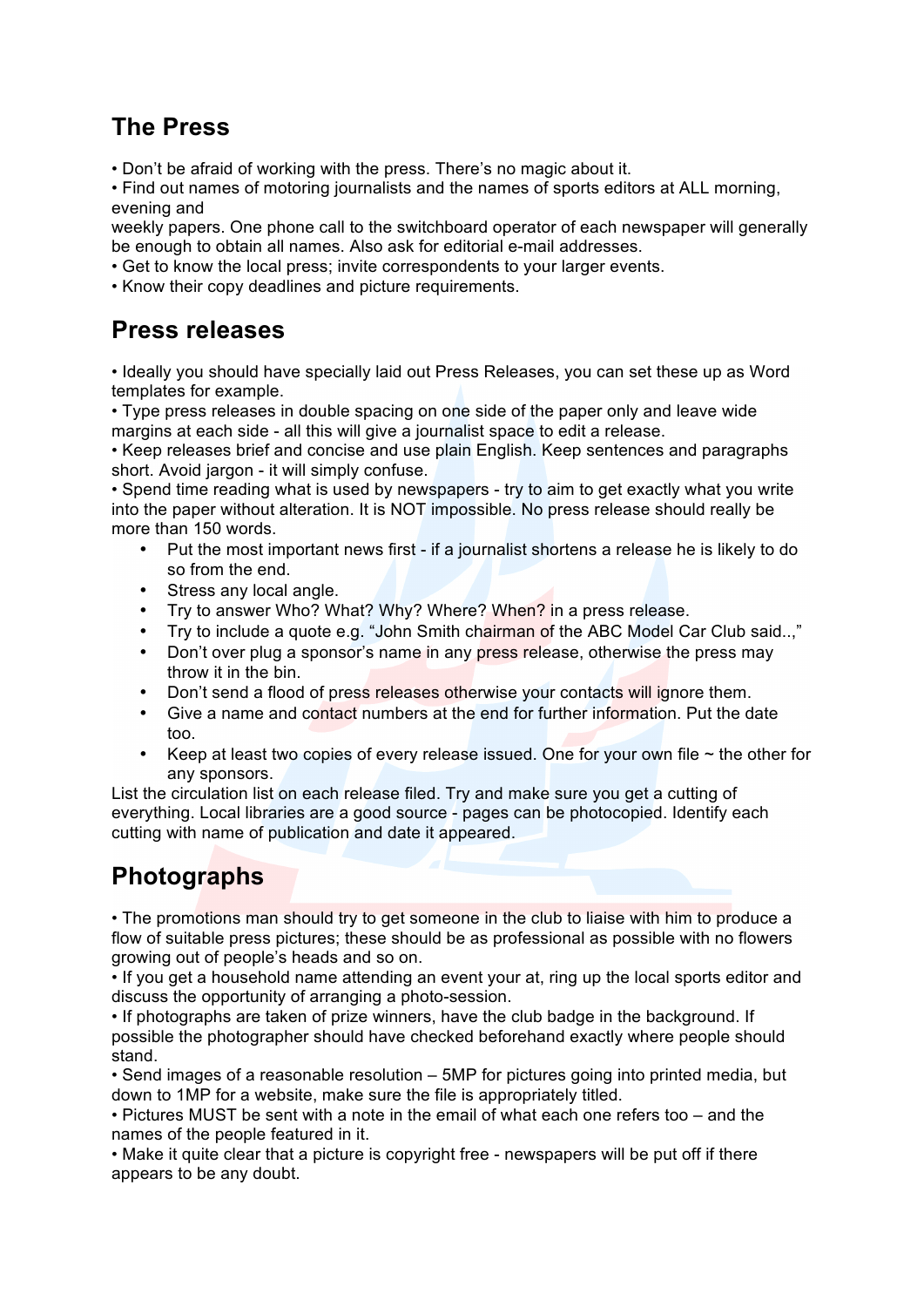# **Radio and TV**

- Although there will be most opportunities with local radio, don't despair of getting a story on local TV – it happens more often than you'd think.
- Try to develop contacts at local stations and keep in touch with them. Radio and TV need voices as well as news so be prepared for someone in the club  $\sim$  who should be properly briefed - to be interviewed. This needn't be the chairman if someone else proves better at it.
- Anyone being interviewed should avoid alcoholic hospitality beforehand and should concentrate and listen to the questions.
- Speak up, be definite and don't ramble.
- If you don't know the answer to something, say so, don't waffle. Avoid jargon.
- Occasionally be prepared for an awkward questions perhaps on environmental issues.
- Keep calm, but don't get too relaxed and on no account lose your temper.
- Be cautious in plugging club sponsors too much. You may not be asked to appear again if you do and too many plugs make poor entertainment anyway.
- Resist the temptation to try too hard to be funny it probably won't work.

### **Bad Publicity**

• If, despite all your efforts, the club gets bad publicity, avoid over-reacting. Correct important errors but if you charge in with guns blazing about something tucked away in a newspaper on page 5, you may elevate it to even worse publicity on page 1!

• All the efforts of a promotions officer will be undone if club members roar away from a club meeting place late at night and annoy the public. If there is a problem like this stress to members the problems and ask for their co-operation.

• To avoid unnecessarily bad publicity it may be wise for clubs running larger events to hold "what if" crisis planning meetings to discuss the consequences of, say, a serious incident. Be quite clear who can speak publicly on such occasions - off-the-cuff comments by all and sundry may simply mean legal and/or insurance problems later.

#### **Archives**

• With many clubs reaching significant birthday milestones, "then and now" stories are proving popular with local newspapers and magazines. These are much easier to arrange if old material is available and clubs should encourage someone to act as "archivist" and contact older members for their memories and, with luck, memorabilia. Local newspaper files may prove useful for stories about the highlights of the club.

For the sake of future generations (when they are celebrating 20th and 30th anniversaries of the club!), keep ALL club magazine, event regulations, committee minutes and so on.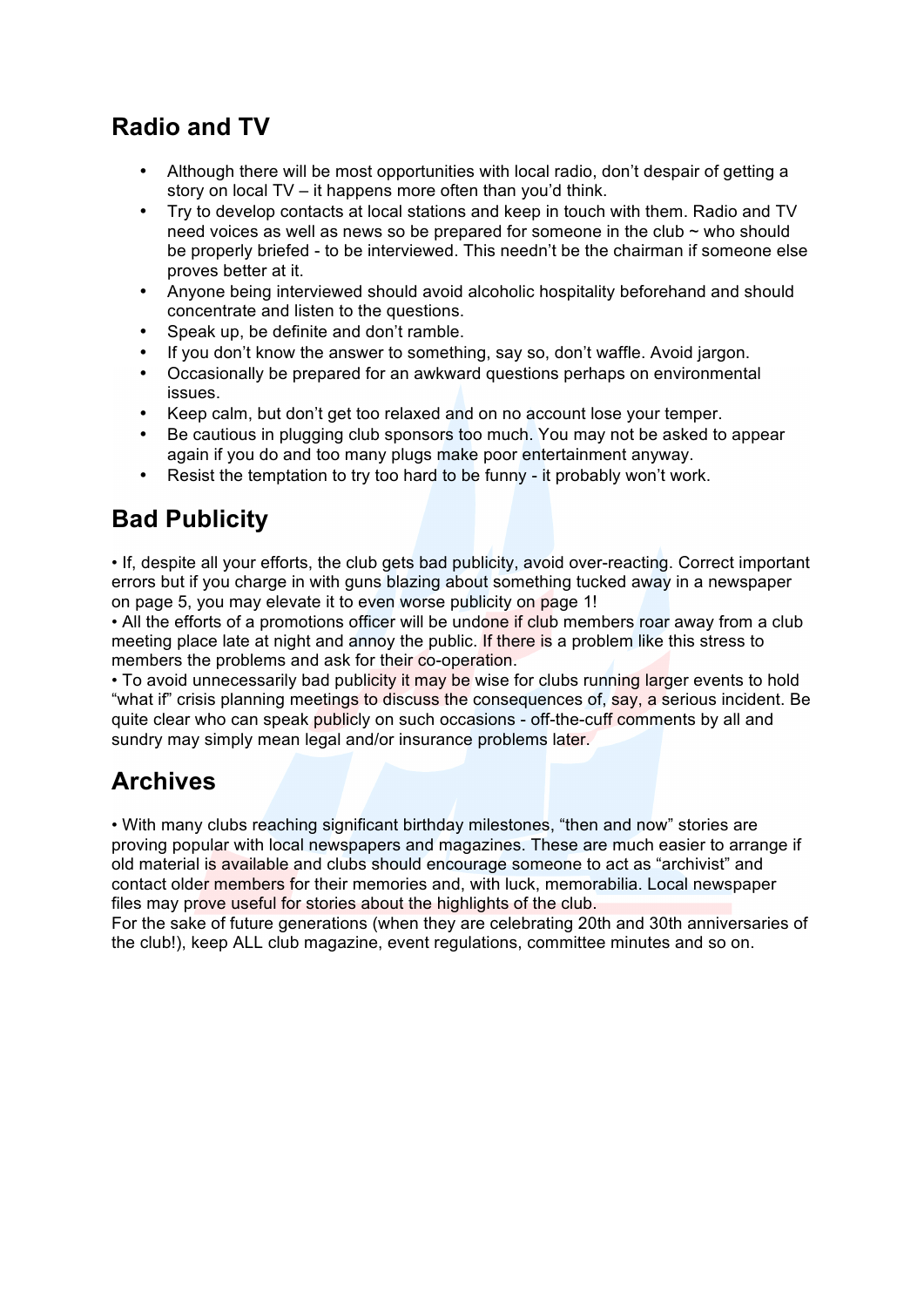# **Sponsorship**

• A club hoping to attract support for an event or championship must recognise that sponsorship is, or should be, a two way business deal, not charity or patronage. Of course local organisations may support a club for other than full-blooded commercial reasons but nevertheless a club must aim to offer value for money.

• Clubs should also recognise that finding sponsorship may not (in fact almost certainly will not) be easy as there are countless other sports and activities out there seeking support. And sponsorship practices change; for example a few years ago TV programme sponsorship was rare, now it is commonplace and sucks up money which would otherwise go elsewhere.

• Although, as with a lot of selling, there is no guarantee of success at the end of the day, your chances will be improved if you plan your approach carefully. The sales skills required are the same as any other selling activities so you may benefit from reading general sales books

• First, consider what you have to offer and if it can be improved. If you seek sponsorship for an event would it be more appealing if part of a championship? Can you get a local radio or newspaper interested? If you have a club room or rostrum available for sponsors, is it time it had a quick coat of paint.

• Next, list all the possible benefits to a potential sponsor; these could include: title to the event, company name on competing cars and official media (such as a event website); advert in programme, banner advertising opportunities around the track, opportunity to organise displays and promotions around the event; hospitality opportunities; benefits from local TV and other media coverage. Plus, of course, the community relations benefits of supporting a local club in the local community.

• If an event attracted media coverage in previous years whether in local newspapers or television, mention this and keep copies of press material to show to potential sponsors. • Next prepare a draft proposal including:

- a. An introduction to the event and the organisers.
- b. Specific details about the event where, when, how many entrants/ spectators etc.
- c. Specific benefits as listed above.
- d. Possible media coverage.
- e. A final summary possibly mentioning how much money is sought and how it will be spent.

By completing this exercise you will have a clear picture of what you are offering to a sponsor and you should then be able to deal with any queries.

• Once you have drafted the basic information, try to get a hard-nosed business friend to take an outsider's look and play devil's advocate and based on this, put it into a more formal presentation. This could range from a straight letter (well typed of course) to a brochure, to a PowerPoint presentation with video - it all depends on how much sponsorship you are after, what you are offering and to some extent the size of company you are approaching.

• The next stage is to approach potential sponsors but before contacting companies first consider 'who you know' because personal contact is one of the most effective ways of raising sponsorship. The Committee of a club and other influential members should be roped in to help in the search. Strings are meant to be pulled, so pull them.

• If this fails and you have to approach companies cold then cast your net widely and plan your approach in a businesslike way. And don't give up - if the first approach to a company results in a negative response, perhaps you can change the proposal slightly and go back later a second or third time, when the outcome may be more positive.